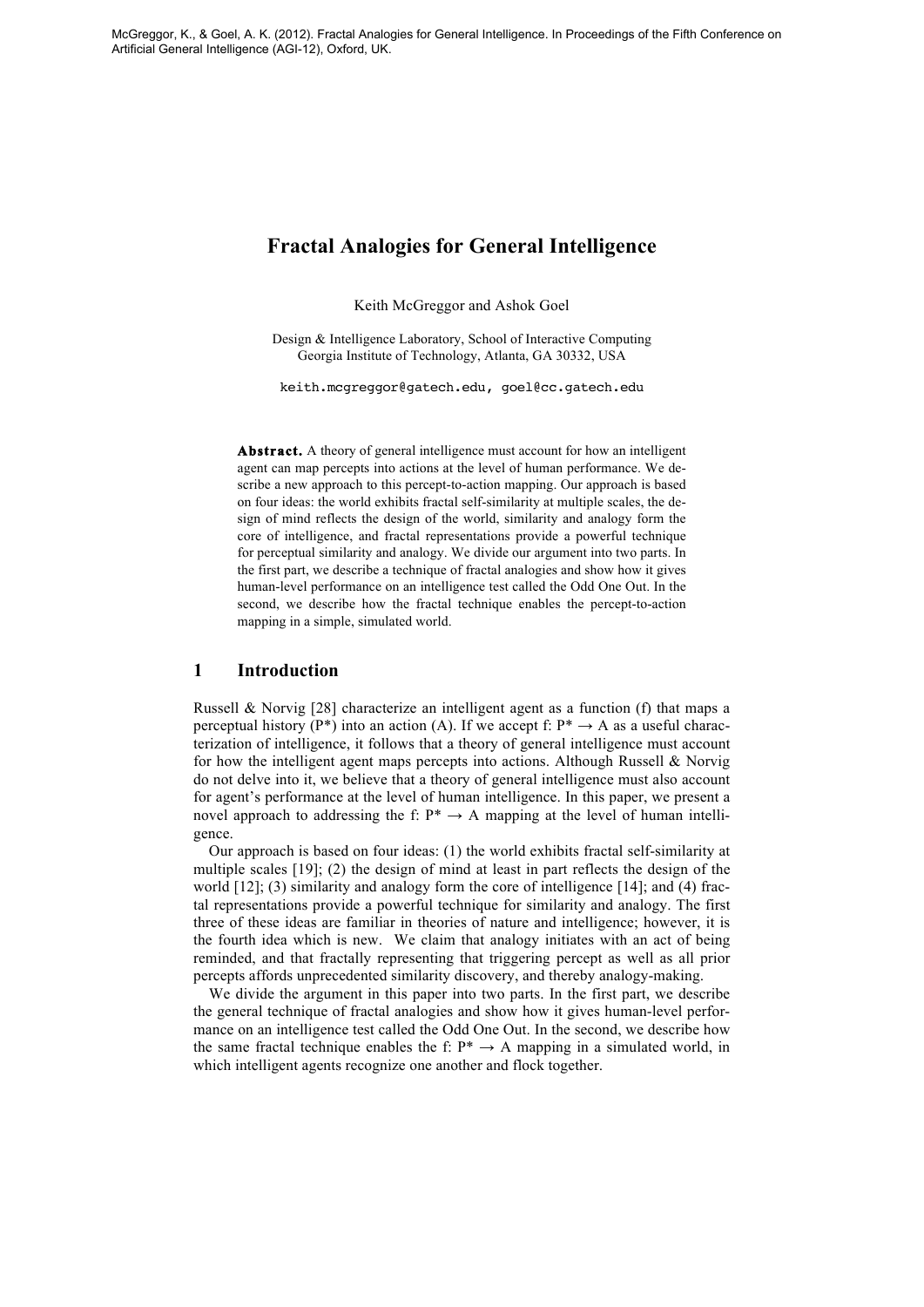## **2 Fractal Analogies and Novelty Detection**

To deem some apprehended object as novel involves the complex interplay of at least two relationships [30-31]: the relationship between the observer and the observed, and the relationship between the observed and its context. The relationship between the observing agent and the observed object may vary depending upon some act taken by the observer. For example, if one wishes to appreciate an object at a higher level of detail, one might move closer to the object, or bring the object closer, resulting in the object occupying a larger expanse of the observer's field of view. This action modifies the resolution of the object: at differing levels of resolution, fine or coarse details may appear, which may then be taken into the consideration of the novelty of the object. The observed object also is appreciated with regard to other objects in its environment. Comparing an object with others around it may engage making inferences about different orders of relationships. We may begin at a lower order but then proceed to higher orders if needed. The context also sanctions which aspects, qualities, or attitudes of the objects are suitable for comparison.

Given the importance of perceptual novelty detection, there has been quite a bit of work on the topic. Markou  $&$  Singh [20-21] review statistical and neural network techniques for novelty detection. Neto & Nehmzow [24] illustrate the use of visual novelty detection in autonomous robots. Work on spatial novelty and oddity by Lovett, Lockwood & Forbus [18] centered on qualitative relationships in visual matrix reasoning problems. They showed that by applying traditional structure-mapping techniques [10] to qualitative representations, analogical reasoning may be used to address problems of visual oddity; however, they did not show where the representations come from [15].

Analogies in a general sense are based on similarity and repetition [14], and so we seek to employ a suitable representation, one which affords the capture of these qualities as well as sanctions reasoning over them. Fractals capture self-similarity and repetition at multiple scales [19]. Thus, we believe fractal representations to be an appropriate choice for addressing some classes of analogy problems. We model the relationship between the observer and the observed by starting with fractal representations encoded at a coarse level of resolution, and then adjusting to the right level of resolution for addressing the given problem. We model the relationship between the observed and its context by searching for similarity between simpler relationships, and then shifting its searches for similarity between higher-order relationships. In each aspect, these adjustments are made automatically by our strategy, by characterizing the ambiguity of a potential solution.

#### **2.1 Visual Analogies and Fractal Representations**

Consider the general form of a visual analogy problem as being  $A : B :: C : D$ , with the symbols being images. Some unknown transformation T can be said to transform image A into image B, and likewise, some unknown transformation T′ transforms image C into an unknown answer image D. The central analogy in such a visual problem may then be imagined as requiring that T be analogous to T′; that is, the answer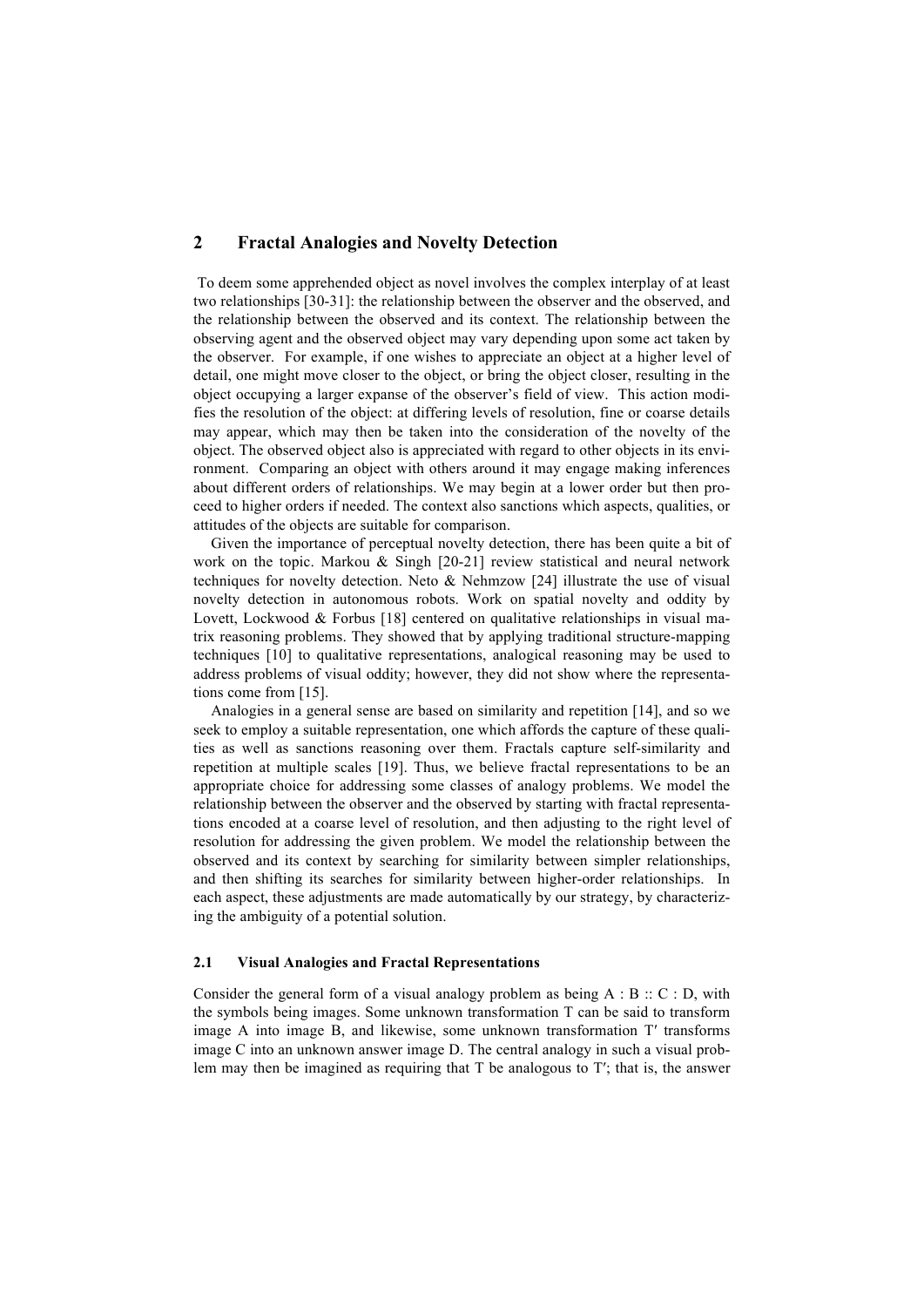will be whichever image D yields the most analogous transformation. That T and T' are analogous may be construed as meaning that T is in some fashion similar to T'.

The nature of this similarity may be determined by a number of means, many of which might associate visual or geometric features to points in a coordinate space, and compute similarity as a distance metric [29]. We adopt Tversky's interpretation of similarity as a feature-matching process, and seek to derive from each fractal representations a set of features for use in this matching process. Thus, we define the most analogous transform T′ as that which shares the largest number of matching fractal features with the original transform T.

The mathematical derivation of fractal image representation expressly depends upon the notion of real world images [2]. A key observation is that all naturally occurring images appear to have similar, repeating patterns. Another observation is that no matter how closely one examines the real world, one may find instances of similar structures and repeating patterns. These observations suggest that images may be described in terms that capture the observed similarity and repetition alone, without regard to shape or traditional graphical elements.

Computationally, determining the fractal representation of an image requires the use of the fractal encoding algorithm. We refer the interested reader to our earlier work for the details of this algorithm [16, 22].

|               | <b>Spatial</b>              | <i>Photometric</i> |                          |  |  |
|---------------|-----------------------------|--------------------|--------------------------|--|--|
| $S_x$ , $S_y$ | Source fragment origin      |                    | Colorimetric contraction |  |  |
| $d_x$ , $d_y$ | Destination fragment origin | Оp                 | Colorimetric operation   |  |  |
|               | Orthonormal transformation  |                    |                          |  |  |
|               | Size/shape of the region    |                    |                          |  |  |

**Table 1.** Elements of a Fractal Code

**Features from Fractals.** The fractal representation of an image is an unordered set of fractal codes, which compactly describe the geometric alteration and colorization of fragments of a source image that will collage to form a destination image. Each fractal code yields a small set of features, formed by constructing subsets of its underlying tuple. These features thus afford position-, affine-, and colorimetric-agnosticism, as well as specificity.

**Mutuality.** The analogical relationship between two images may be seen as mutual; that is, image A is to image B as image B is to image A. However, the fractal representation is decidedly one-way (e.g. from A to B). To capture the bidirectional, mutual nature of the analogy between source and destination, we introduce the notion of a mutual fractal representation. Let us label the representation of the fractal transformation from image A to image B as  $T_{AB}$ . Correspondingly, we would label the inverse representation as  $T<sub>BA</sub>$ . We shall define the mutual analogical relationship between A and B by the symbol  $M_{AB}$ , given by equation 1:

$$
M_{AB} = T_{AB} \cup T_{BA} \tag{1}
$$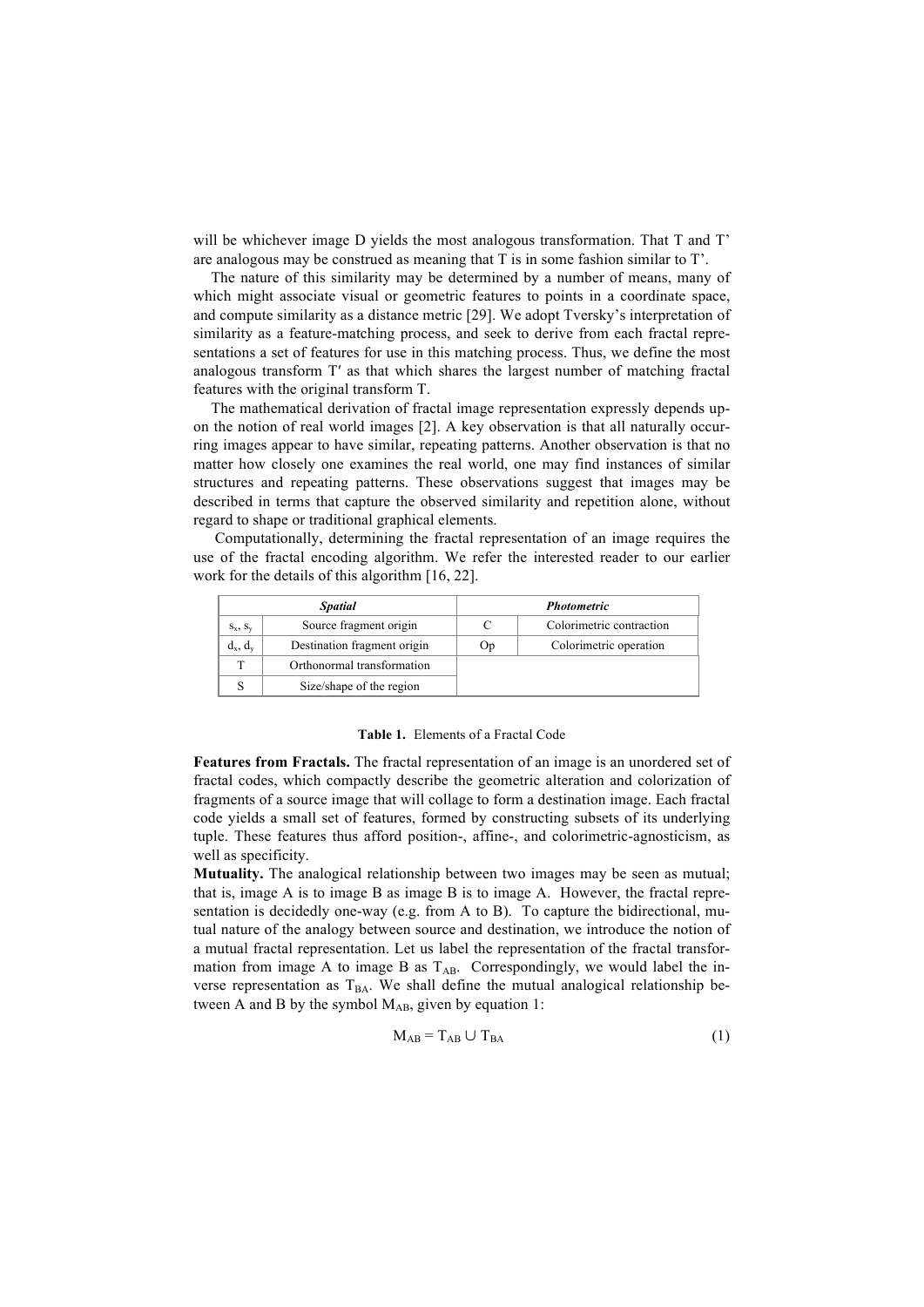By exploiting the set-theoretic nature of fractal representations  $T_{AB}$  and  $T_{BA}$  to express MAB as a union, we afford the mutual analogical representation the complete expressivity and utility of the fractal representation. Further, the mutual fractal representation of the pairings may be extended to determine mutual fractal representations of triplets (equation 2) or quadruplets (equation 3) of images:

$$
M_{ijk} = M_{ij} \cup M_{jk} \cup M_{ik} \tag{2}
$$

$$
M_{ijkl} = M_{ijk} \cup M_{ikl} \cup M_{jkl} \cup M_{ijl}
$$
 (3)

Therefore, in a mutual fractal representation, we have the apparatus necessary for reasoning analogically about the relationships between images, dependent upon only features which describe the mutual visual similarity present in those images.

|  | - 국 - 국 8 - 8 - 8 - 2 - HD - HD |  |  |                                                                          | 33 # 8 |  |
|--|---------------------------------|--|--|--------------------------------------------------------------------------|--------|--|
|  |                                 |  |  |                                                                          |        |  |
|  |                                 |  |  | $\frac{1}{2}$ and $\frac{1}{2}$ and $\frac{1}{2}$ are also $\frac{1}{2}$ |        |  |

**Fig. 1.** Representative Odd One Out problems.

#### **2.2 Odd One Out Problems**

General one-one-out tasks can be presented with many kinds of stimuli, from words, colors, and images, to sets of objects. Minimal versions of these tasks are presented with three items, from which the "odd" one must be selected. Three item one-one-out tasks, in contrast to two-item response tasks, evaluate a participant's ability to compare relationships among stimuli, as opposed to just comparing stimuli features. It has been shown that these relationship-comparison tasks track general IQ measure more closely than do two-item tasks, and this tracking of IQ increases with the number of relationships to be considered [9]. We have chosen the Odd One Out test developed by Hampshire and colleagues at Cambridge Brain Sciences [11], which consists of matrix reasoning problems of varying levels of difficulty, in which the task is to decide which of the figures in the matrix does not belong.

**Finding the Odd One Out, Fractally.** Our technique for tackling the Odd One Out problems consists of three phases: segmentation, representation, and reasoning. First, we segment the problem image into nine subimages,  $I_1$  through  $I_9$ . In the present implementation, the problems are given as 478x405 RGB-pixel JPEG images, with the subimages arrayed in a 3x3 matrix. At this resolution, each subimage fits well within a 96x96 pixel image.

Given the nine subimages, we group subimages into pairs, such that each subimage is paired once with the other eight subimages, forming 36 distinct pairings. We then calculate the mutual fractal representation  $M_{ii}$  for each pair of subimages  $I_i$  and  $I_j$ . The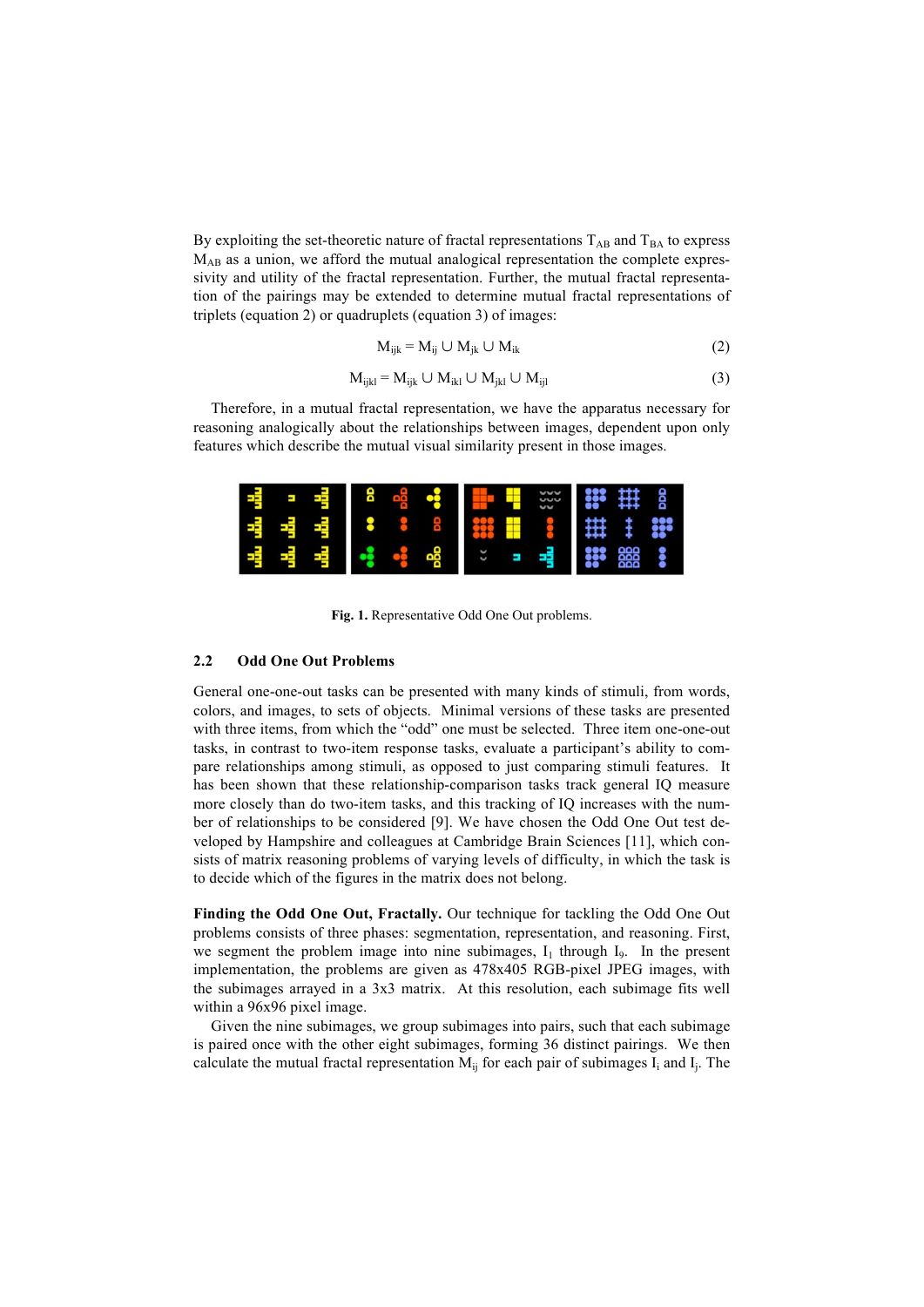block partitioning used initially is identical to the largest possible block size, but subsequent recalculation of  $M_{ii}$  may be necessary using finer block partitioning. To determine the Odd One Out solely from the mutual fractal representations, we start by considering groupings of representations, beginning with pairings, and, if necessary, advance to consider other groupings.

**Reconciling Multiple Analogical Relationships.** For a chosen set of groupings G, we must determine how similar each member is to each of its fellow members. We first derive the features present in each member, as described above, and then calculate a measure of similarity as a comparison of the number of fractal features shared between each pair member [29].

We use the ratio model of similarity as described in [29], wherein the measure of similarity S between two representations A and B is calculated:

$$
S(A,B) = f(A \cap B) / [f(A \cap B) + \alpha f(A-B) + \beta f(B-A)] \tag{4}
$$

where  $f(X)$  is the number of features in the set X. To favor features from either image equally, we have chosen to set  $\alpha = \beta = 1$  (the Jaccard similarity).

*Relationship Space.* As we perform this calculation for each pair A and B taken from the grouping G, we determine a set of similarity values for each member of G. We consider the similarity of each analogical relationship as a value upon an axis in a large "relationship space" whose dimensionality is determined by the size of the grouping. To arrive at a scalar similarity score for each member of the group G, we construct a vector in this multidimensional relationship space and determine its length, using the Euclidean distance formula. The longer the vector, the more similar two members are. As the Odd One Out problem seeks to determine, literally, "the odd one out," we seek to find the shortest vector, as an indicator of dissimilarity.

*Distribution of Similarity.* From the similarity score for a member of G, we determine subimage scoring by distributing the similarity value equally among the participating subimages. For each of the nine subimages, a score is generated which is proportional to its participation in the grouping. If a subimage is one of the two images in a pairing, as an example, then the subimage's similarity score receives one half of the pairing's calculated similarity score. Once all similarity scores of the grouping have been distributed to the subimages, the similarity score for each subimage is known. Although identifying which one among the subimages has the lowest similarity score, this may not yet sufficient for solving the problem, as ambiguity may be present.

**Ambiguity.** Similarity scores may vary widely. If the score for any subimage is unambiguously smaller than that of any other subimage, then the subimage is deemed "the odd one out." By unambiguous, we mean that there is no more than one score which is less than some  $\varepsilon$ , which we may vary as a tuning mechanism for the algorithm, and which we see as a useful yet coarse approximation of the boundary between the similar and the dissimilar in feature space. In practice, we calculate the deviation of each similarity measure from the average of all such measures, and use confidence intervals as a means for indicating ambiguity.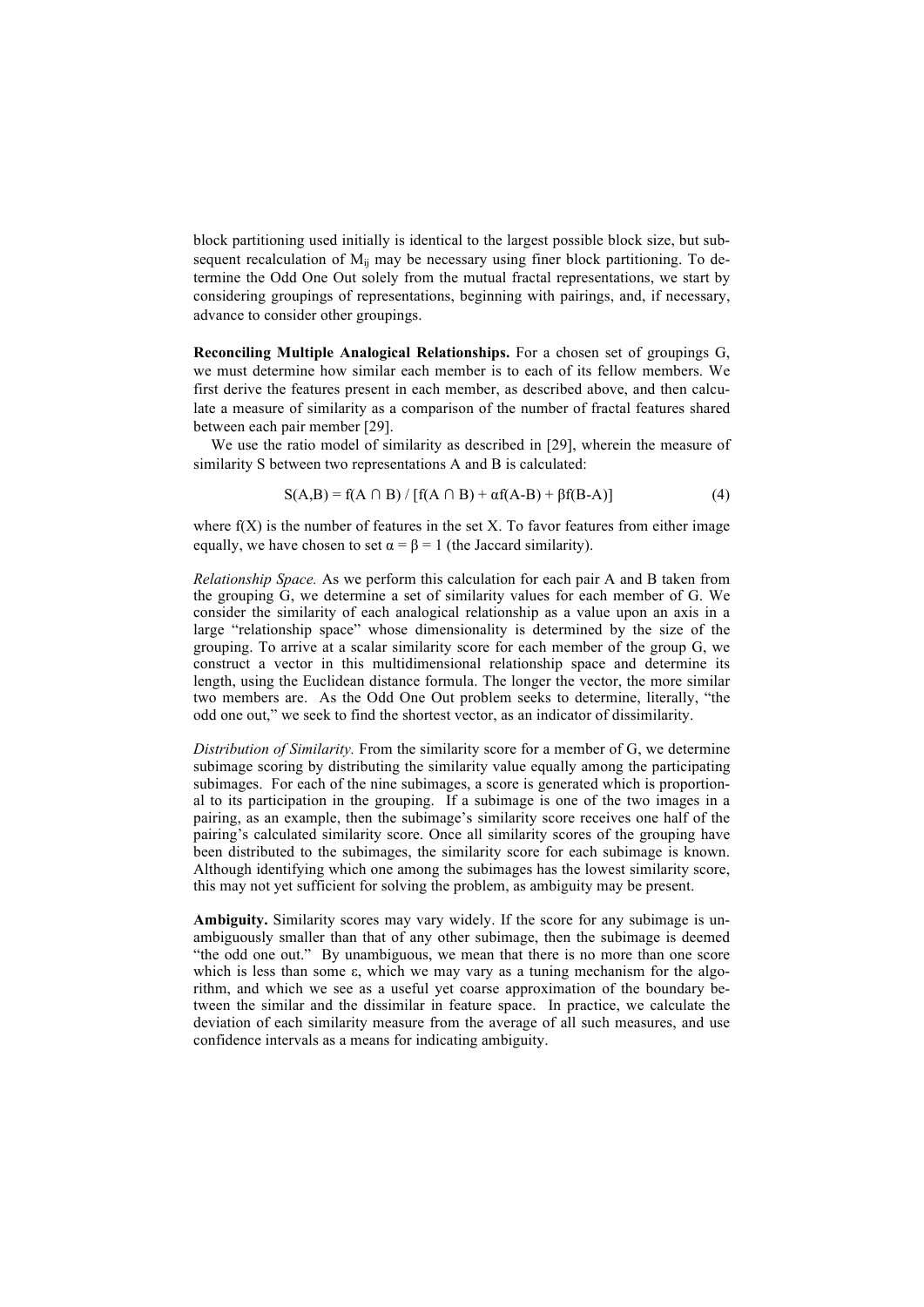**Refinement Strategy.** However, if the scoring is inconclusive, then there are two readily available mechanisms at the algorithm's disposal: to modify the grouping such that larger sets of subimages are considered simultaneously (from pairs to triplets, or from triplets to quadruplets), or to recalculate the fractal representations using a finer partitioning. In our present implementation, we attempt bumping up the elements considered simultaneously as a first measure. If after reaching a grouping based upon quadruplets the scoring remains inconclusive, then we consider that the initial representation level was too coarse, and rerun the algorithm using ever finer partitions for the mutual fractal representation. If, after altering our considerations of groupings and examining the images at the finest level of resolution the scores prove inconclusive, the algorithm selects the subimage with the lowest score.

#### **2.3 Analysis and Discussion**

We have run our algorithm against 2,976 problems of the Odd One Out. These problems span a range of difficulty from the very easiest (level one) up to the most difficult (level 20). The performance ranged from nearly perfect on the easiest levels, to 70% correct at the middle difficulties, with a rapid falloff to 20% at the most difficult. For each problem, the choice of partitioning resolution was made automatically.

We note that most errors occur when the algorithm stops at quite high levels of partitioning. We interpret this as evidence that there exist levels-of-detail which are too gross to allow for certainty in reasoning. Indeed, the data upon which decisions are made at these levels are three orders of magnitude less than that which the finest partitioning affords. We find an opportunity for a refinement of the algorithm to assess its certainty based upon a naturally emergent artifact of the representation.

The errors that occurred at the finest level of partitioning are caused not due to the algorithm reaching an incorrect unambiguous answer but rather that the algorithm was unable to reach a sufficiently convincing or unambiguous answer. As we noted, these results are based upon calculations involving considering shifts in partitioning only, using pair wise comparisons of subimages. There appear to be Odd One Out problems for which considering pairs of subimages shall prove inconclusive at all available levels of detail. It is this set of problems which we believe implies that a shift in grouping (from pairs to triplets, or from triplets to quadruplets) must be undertaken to reach an unambiguous answer.

## **3 Fractal Perception and Action**

In order to demonstrate that fractal analogies may form the basis of a theory of general intelligence, we need to describe how they can address the f:  $P^* \rightarrow A$  mapping. To illustrate this we will construct an intelligent agent that lives in a simple simulated world similar to Reynolds's [26-27] boid worlds.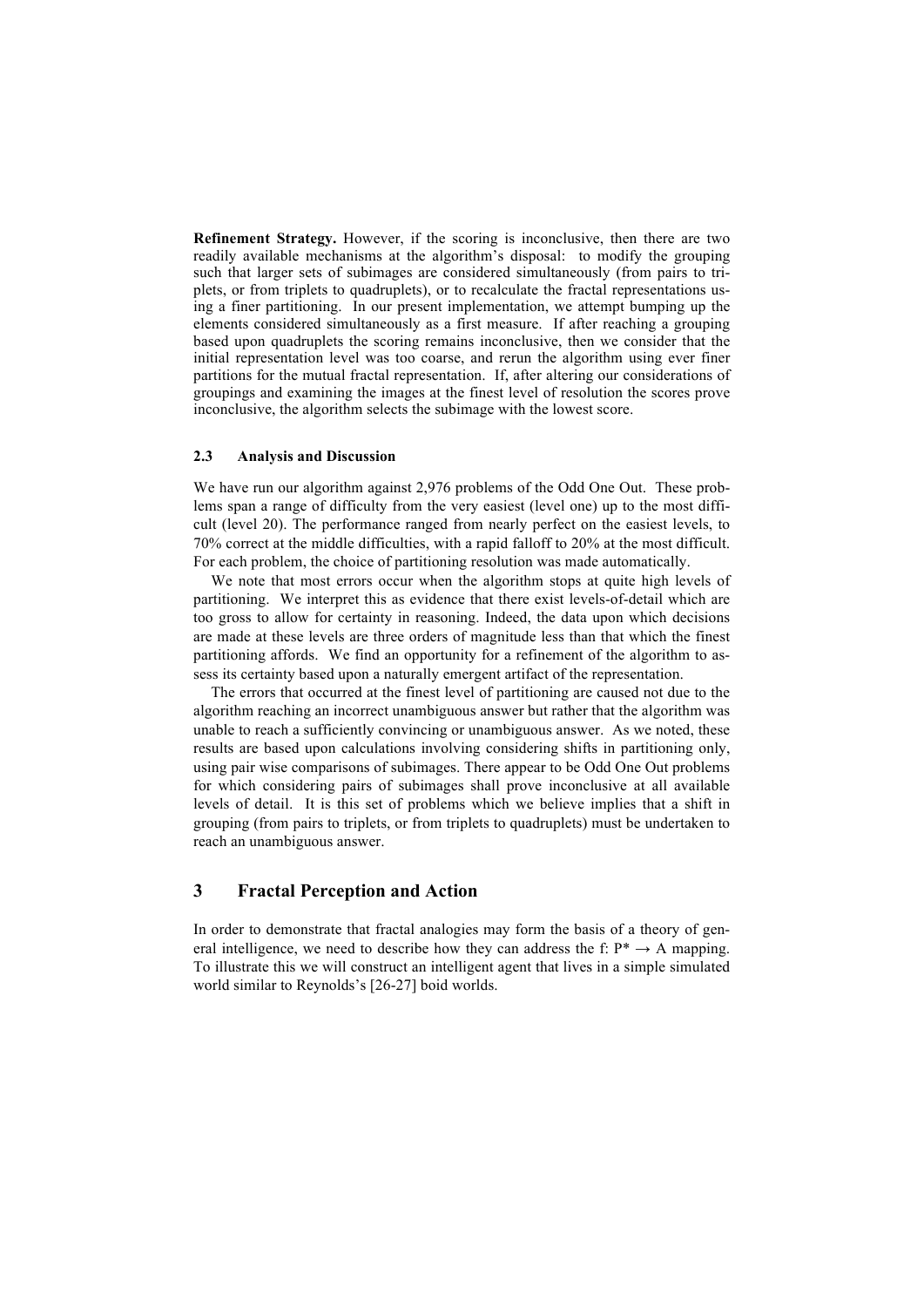#### **3.1 The Boid World**

Schools of fish, murmurations of starlings, and stampedes of wildebeest are at once stunning and remarkable in appearance. The collection of agents, taken together, appear to be acting as if they were under some organized control.

Reynolds' boids are agents with an internal state which describes their current heading and an awareness of those agents to whom they should. They also have a minimum set of intrinsic behaviors that drive them to coordinate their actions with those flock mates: stay close together, don't collide, and mimic the motion of others.



**Fig. 2.** Flocking Behaviors: Cohesion, Separation, and Alignment

**Perception.** A flock in nature may be composed of many thousands of individuals. It would seem an improbable computational load to place upon each agent within the flock the attempt to ascertain aspects of every member of the flock prior to making modifications to its own behavior. Some restriction of which individuals to consider must occur. Reynolds characterizes this as considering each agent to have a local perception. In computer simulations of flocks, the local perception each agent has of the world typically is provided to the agent by a godlike view of the entire environment, and a superimposed restriction of individuals by culling those deemed too distant to consider. This distance is usually referred to as a range of influence.

#### **3.2 The Froid (Fractal Boid) World**

For explorations of visual reasoning, affording agents with models of perception based on familiarity and novelty and observing those agents as flocks seems ideal. In our system, we endow our agents with a visual reasoning apparatus with the ability to receive the environment by localized observation only, and to perceive this received world via manipulations of fractal representations.

**Froids versus Boids.** Our agents, froids, sense and then classify their environment, whereas boids are told explicitly about their surrounds. Both boids and froids manifest the same behaviors, and thus participate in flocking with their mates, but only froids perceive and reason about their environment prior to enacting those behaviors. We establish a visual reasoning pipeline for a froid, from the reception of the world, through perceiving individuals and objects in the world, to reasoning about those perceptions, and finally, to enacting some course of action.

We made two simplifying architectural decisions for our experiment. First, the perception stage occurs in a serial fashion with the behavior decision stage, since the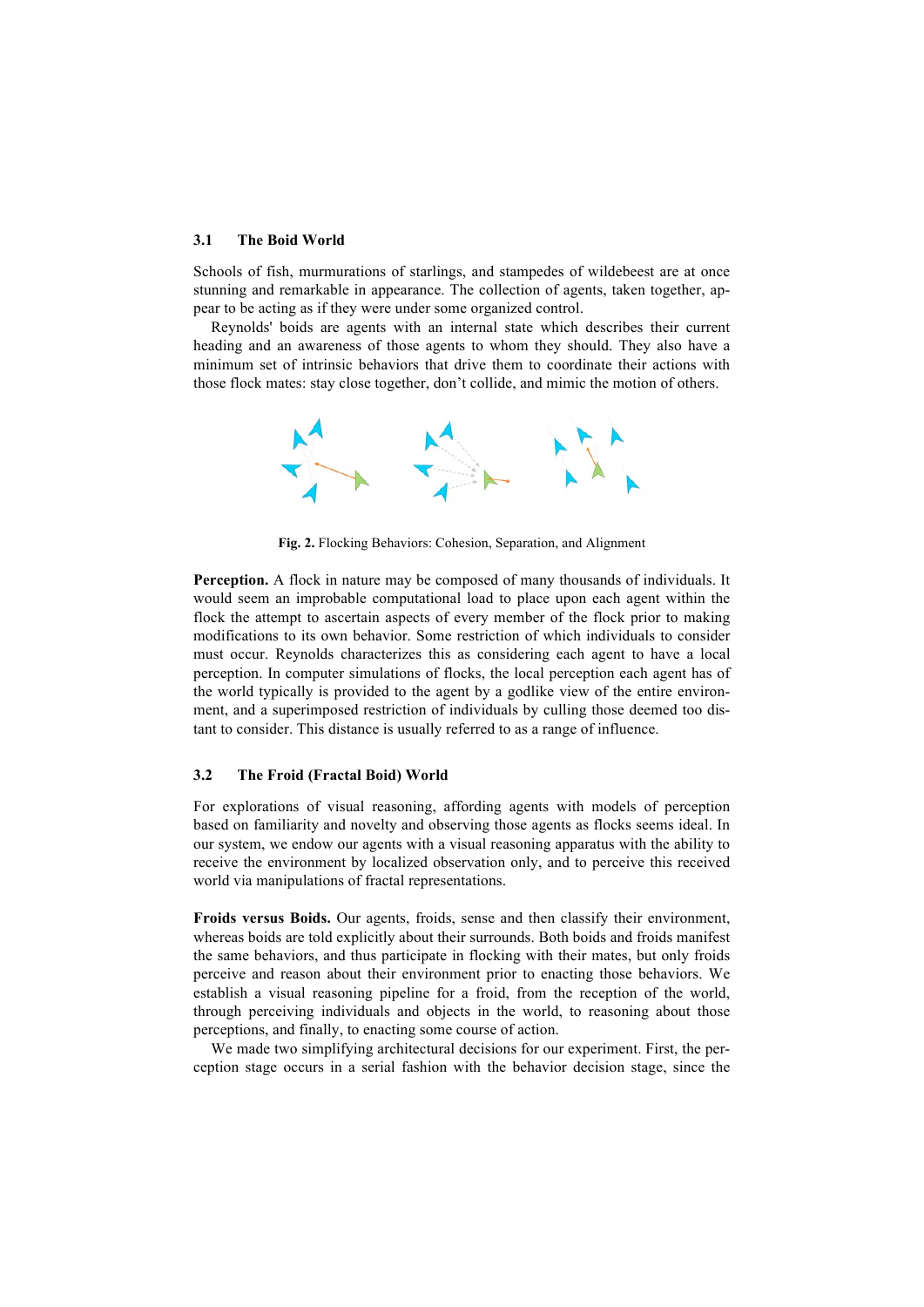world of the simulation will not have changed until all the agents have moved themselves. Second, the perception stage would act only upon newly arriving stimuli, and not be influenced by prior decisions. We make these simplifications so that we may better compare the effect of perception on the subsequent behavior, without having our analysis take into account any perceptual hysteresis or other internal state.



**Fig. 3.** Visual field to retina mapping, seeing via ray casting, and retinal objects

**How a Froid Sees.** We image a froid as having a single "eye" with a broad field of view. The froid's eye consists of a simulated retina, an arrangement of sensors. A froid sees its environment by receiving photometric stimulation upon this retina. The light entering each of these sensors is combined to form a visual field, as shown in figure 3-left. In our simulation, we use ray-casting to send a ray out through each of the sensors into the simulated world, and note whether that ray intersects anything. We illustrate this in Figure 3-center.

We interpret the "light" falling upon the sensor is a function of the distance of the intersected object from the froid, where objects which are distant are fainter than close objects. Figure 3-right shows an example of how objects within the froid's immediate environment may be mapped by this visual system onto its retina.

**Fractal Perception.** The photometric values arriving via the froid's retina next are interpreted by the froid's perception stage. For our present implementation we restrict the intentionality of the perception to only those tasks which will drive the flocking behavior. Accordingly, the primary task of the perception system is to determine flock mates.

This, however, raises an immediate question: what does a flock mate look like to a froid? Our froids are rendered into the simulated environment as chevrons whose orientation, color and physical size may vary. The visual environment, as transduced onto the retinal image, will show only an arranged set of values, roughly corresponding to visual distance to whatever object happened to intersect the ray from the sensor.

**Filial Imprinting.** There are many possible visual arrangements between a froid and a prototypical "other" in its environment. We chose to restrict our prototypes to six, four corresponding to points on the compass (north, south, east and west), and two corresponding to specific situations which would seem useful for behavior selection (close and empty). We refer to these as filial imprints, and they, along with their corresponding retinal impressions, are encoded into a fractal representation, and placed, indexed by derived fractal features, into the froid's memory system.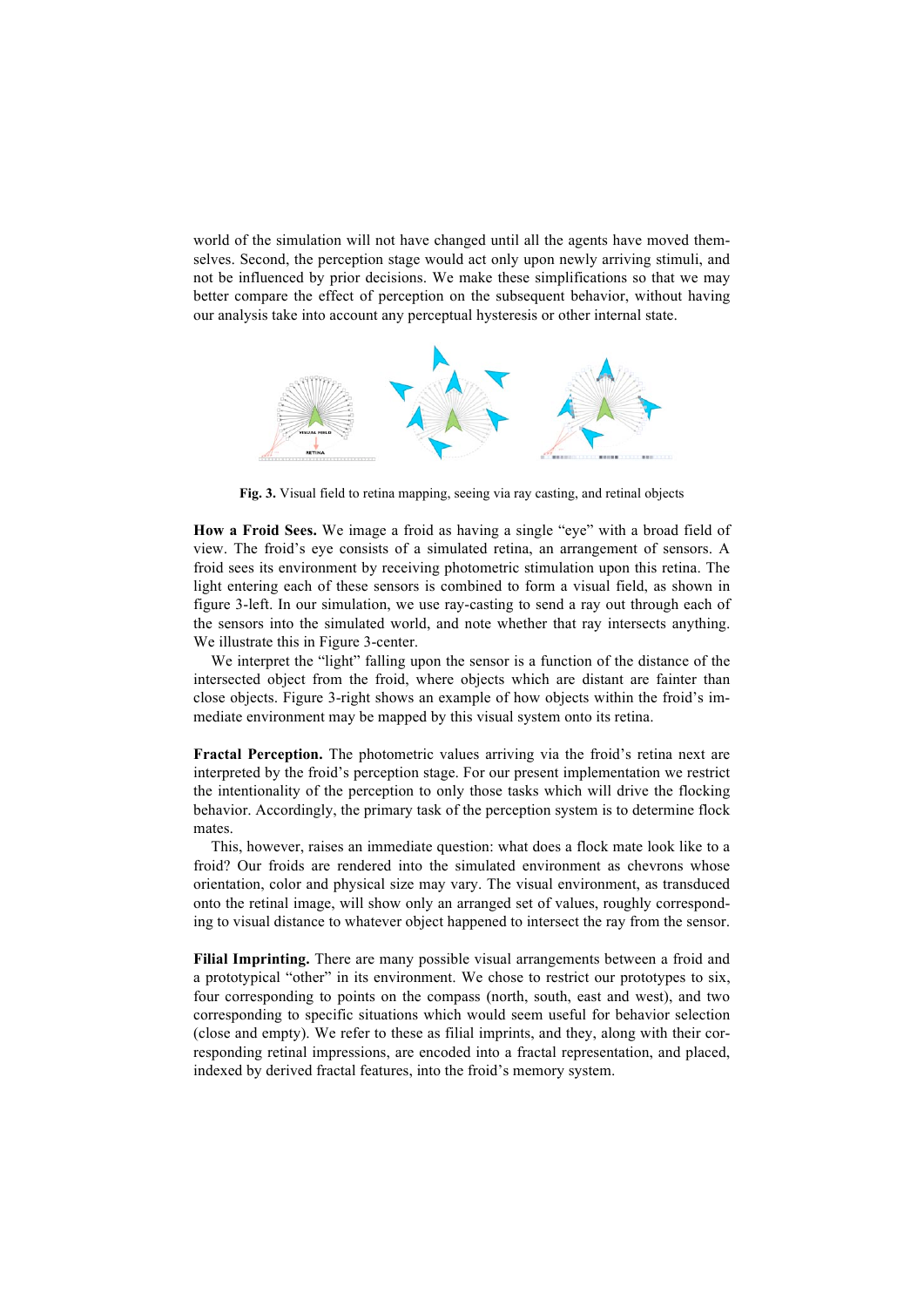**Finding the familiar by visual analogy.** The arriving retinal image is an otherwise undifferentiated collection of photometric information, with each value corresponding to a particular direction and distance. From this retinal image, flock mates that might be within the visual range of the froid may be identified.

We begin by segmenting the retinal image into varying sets (collections of adjacent sensors), and then encoding each of these segments into fractal representations. We note that no attempt is made to interpret the retina image for edges or other boundary conditions: the segments are treated merely as they are found.

```
To determine the prototype P' which is most analogous to the retinal seg-
ment R from a set of fractal prototypes P = \{P_1, P_2, \dots P_n\}:
F \leftarrow Fractal(R, R)
Set M \leftarrow 0 and P' \leftarrow unknown
For each prototype P_i \in P:
     Calculate the similarity of F to P<sub>i</sub>: S \leftarrow Sim(F, P_i)\cdot If S > M, then M \leftarrow S and P'\leftarrow P<sub>i</sub>
P' is therefore that prototype P_i \in P which corresponds to the maximal
similarity S, and is deemed the most analogous to retinal segment R.
```
Algorithm 1. Selecting the fractal familiar

If a segment corresponds to an imprinted prototype then we may make several inferences. The first is that an individual flock mate exists in that direction of view, which corresponds to the segment's retinal constituents. Secondly, we may infer that the flock mate lies at a distance which corresponds to a function of the faintness of the photometric readings of the retinal image. By systematically examining each segment of the retina, the froid's flock mates may be inferred by visual analogy.

#### **3.3 The Three Laws for Froids**

Once the flock mates have been discovered, the Reynolds rules for flocking may be invoked. Since the perception system has inferred the existence of a flock mate at a particular distance and direction, the **separation** and **cohesion** rules may be enacted directly. To **align** with a flock mate, the froid must infer the heading from the visual classification of the mate. This classification depends explicitly upon which of the filial prototypes has been selected as most representative of the retinal segment. We identified five rules of heading inference. Once the heading is inferred, the alignment rule of Reynolds may be used to adjust the motion of the froid.

#### **3.4 Froids and Boids**

To test our belief that a froid could behave as naturally as its boid counterparts, we created a traditional Reynolds boid system. We first placed into the environment sev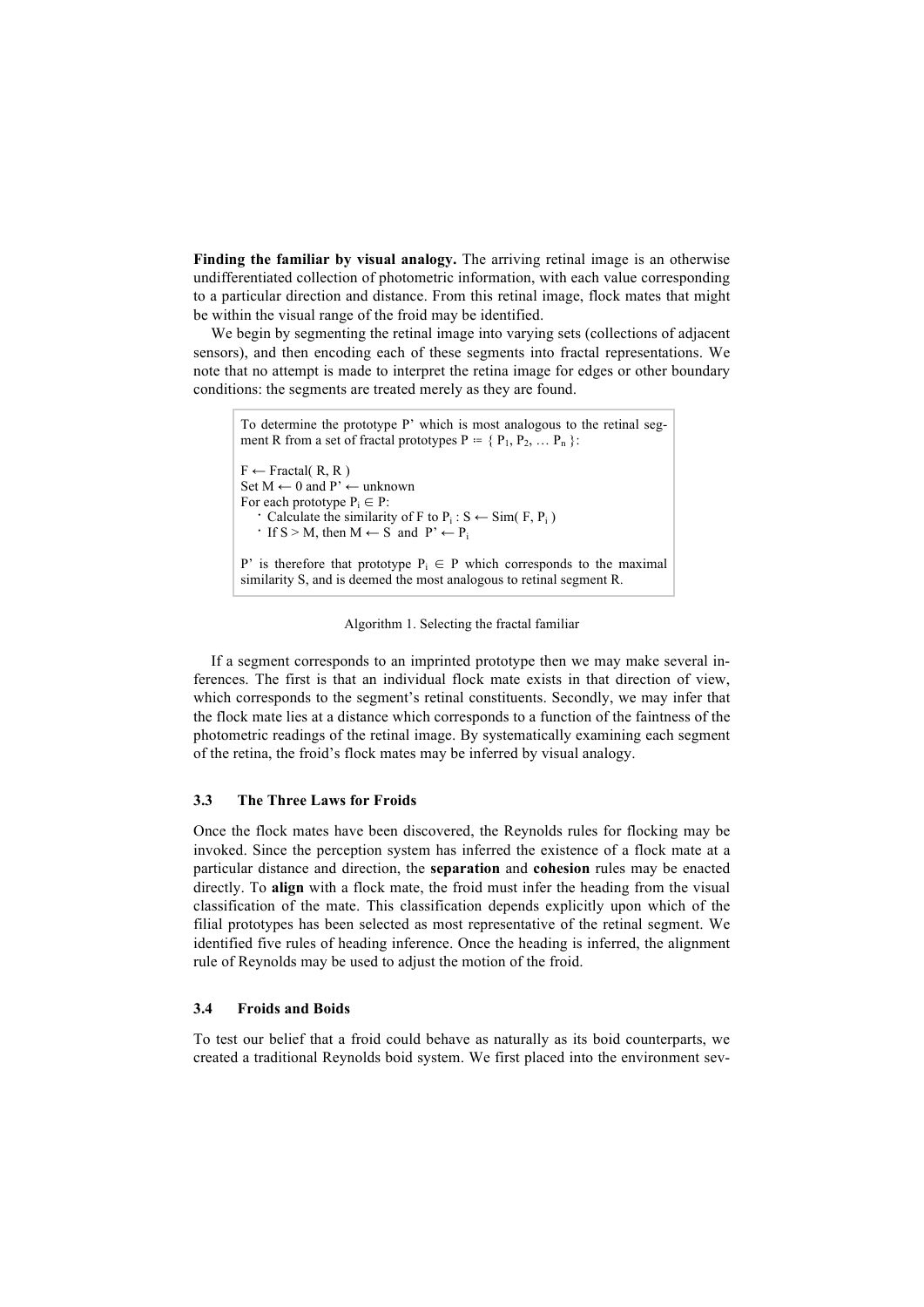eral thousand standard boids, and observed that their aggregate motion was as expected: a realistic simulation of natural flocking behavior.



**Fig. 4.** A froid flocks with boids, and a closeup of the froid perceiving its environment

We then introduced one froid into the environment with the boids. Figure 4 shows a view of this simulation, with traditional boids in green, and the froid in gold. We observed that the froid behaved in the same manner as those boids whose identification of flock mates was given in the traditional oracle manner.

We note that, unlike the boids, the froids appeared to suffer from uncertainty (manifested by a stuttering motion) when in the proximity of a large number of other boids. We surmised that this is due to the inability of the segmentation system using within the retina to accommodate or otherwise classify large amounts of overlapping or confounding visual data. Another possibility concerns the enaction itself. Let us suppose that two action vectors arising due to two received perceptual signals almost exactly cancel each other. In this case, small fluctuations in the perceptual signal can cause a significant change in the action vector, which may result in stuttering.

## **4 Conclusion**

In earlier work [5-6], we showed that visual knowledge and reasoning alone could address some classes of analogy problems that had been assumed to require causal knowledge and reasoning. We also showed how visual analogies could account for several aspects of creative problem solving in scientific discovery [8] and engineering design [7]. However, this work still used propositional representations, while the content of knowledge was visuospatial. In [16-17], we showed how visual knowledge represented iconically can address analogy problems on the Raven's Progressive Matrices test of intelligence. Previously, the visual analogy problems on the Raven's test had been assumed to require propositional representations. The Raven's test also formed the context of our first development of fractal representations for addressing visual analogy problems [22]. The fractal method on the Raven's test performs about as well as typically human teenager. Hertzmann et al [13] have used a different fractal technique for comparing texture in two images.

In this paper, first we showed that an improved fractal technique can address visual analogy problems on the Odd One Out test of intelligence at the level of most adult humans. Further, the fractal technique imitates two important features of human per-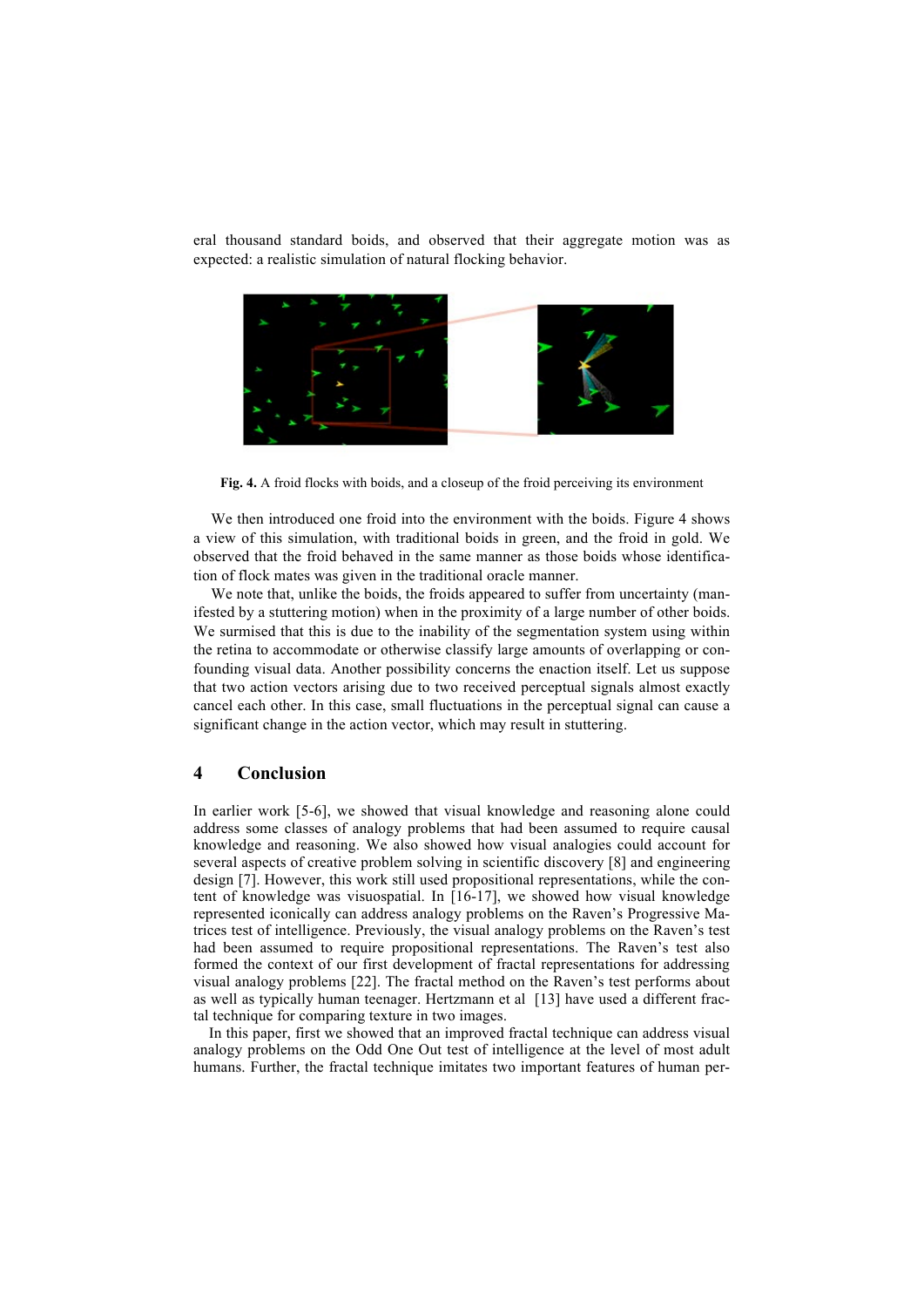formance: starting with low-level relationships and moving to higher relationships if and as needed, and automatic adjustment of the level of resolution to resolve ambiguities. We posit that fractal representations are knowledge representations in the sense of Biederman [3] in that they encode the relationship between non-accidental perceptual constructs within an image. We posit further that fractals are knowledge representations in the deep sense of Davis, Shrobe & Szolovits [4] in which representation and reasoning are closely intertwined.

Then, in this paper we that showed the fractal technique for visual analogies can be used for perception. We demonstrated that froids (fractal-based boids) can use the fractal technique for mapping percepts into actions which manifest flocking behavior. The froids used a simple architecture called "reactive control" in robotics [1] and "situated action" in cognitive science [23], directly mapping percepts into actions.

While the use of fractal representations is central to our technique, the emphasis upon visual recall in our solution afforded by features derived from those representations is also important. There is evidence that certain species have innate or rapidly develop through acclimation visual prototypes which allow young members to accurately identify their parents [25]. We hold that placing imprints into memory, indexed via fractal features, affords a new and robust method of discovering image similarity, and that images, encoded and represented in terms of themselves, may be indexed and retrieved without regard to shape, geometry, or symbol.

Our goal is to develop a Fractal Theory of General Intelligence. We believe that in this paper we have taken two important steps in that long journey: we have demonstrated that (1) our fractal technique can address visual analogy problems on intelligence tests on par with human performance, and (2) our fractal technique enables real-time percept-to-action mapping capable of imitating flocking behavior, at least in a simulated world.

### **5 References**

- 1. Arkin, R. 1998. *Behavior-Based Robotics*. Boston, MA: The MIT Press.
- 2. Barnsley, M., and Hurd, L. 1992. Fractal Image Compression. Boston, MA: A.K. Peters.
- 3. Biederman, I. 1987. Recognition-by-Components: A Theory of Human Image Understanding. *Psychological Review,* 94, 115-147.
- 4. Davis, R. Shrobe H., and Szolovits, P. 1993. What is a Knowledge Representation? AI Magazine 14.1:17-33.
- 5. Davies, J., and Goel, A. 2001 Visual Analogy in Problem Solving. In *Proc. 17th International Joint Conference on Artificial Intelligence* (IJCAI-01), August 2001, pp. 377-382. Morgan Kaufmann.
- 6. Davies, J., Goel, A., & Yaner, P. 2008. Proteus: Visuospatial Analogy in Problem Solving. *Knowledge-Based Systems* 21(7):636-654, October 2008.
- 7. Davies, J., Goel, J., & Nersessian, N. 2009. A Computational Model of Visual Analogies in Design. *Cognitive Systems Research,* 10:204-215*.*
- 8. Davies, J., Nersessian, N., & Goel, A. 2005 Visual Models in Analogical Problem Solving. *Foundations of Science*, 10(1):133-152, 2005.
- 9. Diascro, M. N., & Brody, N. 1994. Odd-man-out and intelligence. *Intelligence,* 19(1), 79- 92.
- 10. Gentner, D. 1983. Structure-Mapping: A Theoretical Framework for Analogy. *Cognitive Science* 7(2), 155-170.